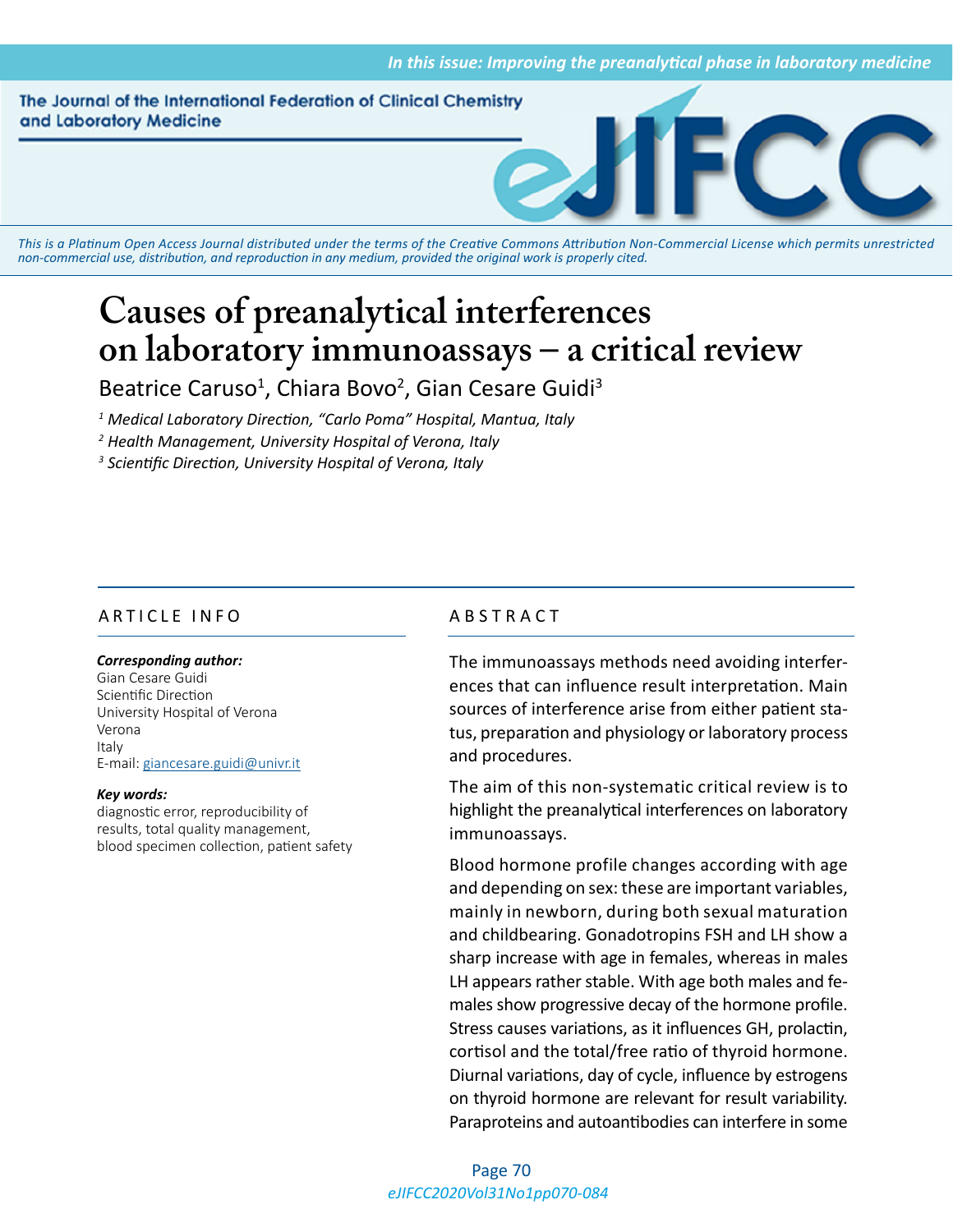assays particularly drug, vitamin D and thyroid hormone. As regards the variables due to sample matrix, and to evacuated tubes components, some additives and anticoagulants have been reported to influence specific assays, e.g. thyroid hormone. Hemolysis, lipemia and bilirubin cause interferences on specific techniques/tests, e.g. ferritin, TSH, Vitamin B12, progesterone and folic acid. Nicotine and cocaine addictions interfere with some hormones. Thus, laboratory professionals should be aware of preanalytical problems particularly important when dealing with the immunoassays, by taking appropriate actions to avoid any relevant interferences.

#### \*\*\*\*\*

### **INTRODUCTION**

The immunoassays methods employ antibodies showing high affinity for epitopes on antigens in order to both detect them with high specificity and make the immune reaction detectable and measurable, using a range of indicator reactions or labels. Due to the nature of immune reactions, well-controlled conditions are needed in order to avoid non-specific binding. When analyzing biological samples such as serum or plasma (usual laboratory matrices), interferences are also possible due to similar compounds, such as other proteins presenting like epitopes (1).

All the above analytical interferences can account for several technical problems. Moreover, pathophysiological variables can also confound the interpretation of e.g. the pituitary-thyroid axis interaction (2). Generally, TSH-independent states are observed when the disorder affects primarily the thyroid gland, but there are nonthyroid conditions that can alter the interaction and confound the diagnosis, such as trophoblastic tumors, struma ovarii, and generalized resistance to thyroid hormone or selective organ resistance to thyroid hormone. Besides, there are TSH-dependent variables due to inappropriate TSH secretion or lack of secretion such as pituitary adenoma, resistance states to thyroid hormone (generalized or pituitary), psychiatric states, smoking, and malabsorption. Besides, there are physiological variables, as follows: circadian rhythm, seasonal influences, environmental influences, exercise, posture, and pregnancy.

Furthermore, dealing with thyroid, Iatrogenic causes should always be considered, taking into account: prior thyroid treatment (surgical or medical), drug therapy (systemic or local), and plasmapheresis. Regarding pituitary function, some physiological variables can induce modifications to the pituitary secretion, as follows: age, travel (that influences both pituitary and adrenal functions), circadian rhythm and pulsatile release, seasonal influences, environmental influences, exercise, stress, and posture (3).

Moreover, there are pathophysiological variables acting on pituitary, such as malnutrition, starvation, lifestyle (e.g. smoking increases secretion; whereas alcohol reduces secretion), blindness (that causes loss of hypothalamic pituitary axis stimulation), and drugs (4).

Adding to the above issues, clinical laboratories should be aware of preanalytical problems that are particularly relevant when dealing with the immunoassays. The preanalytical phase is the major source of laboratory variability.

The most common preanalytical variables (Figure 1) could be classified in:

- i) patient status and physiology (5);
- ii) patient preparation (6-11); and
- iii) laboratory process/procedures (12-18)

The collection of liquid biological specimens by evacuated tubes is usual practice in healthcare and in veterinary care settings (19). The aim of this non-systematic critical review is to highlight the preanalytical interferences on laboratory immunoassays. To enrich the argument, we also provide an additional evacuated tube verification.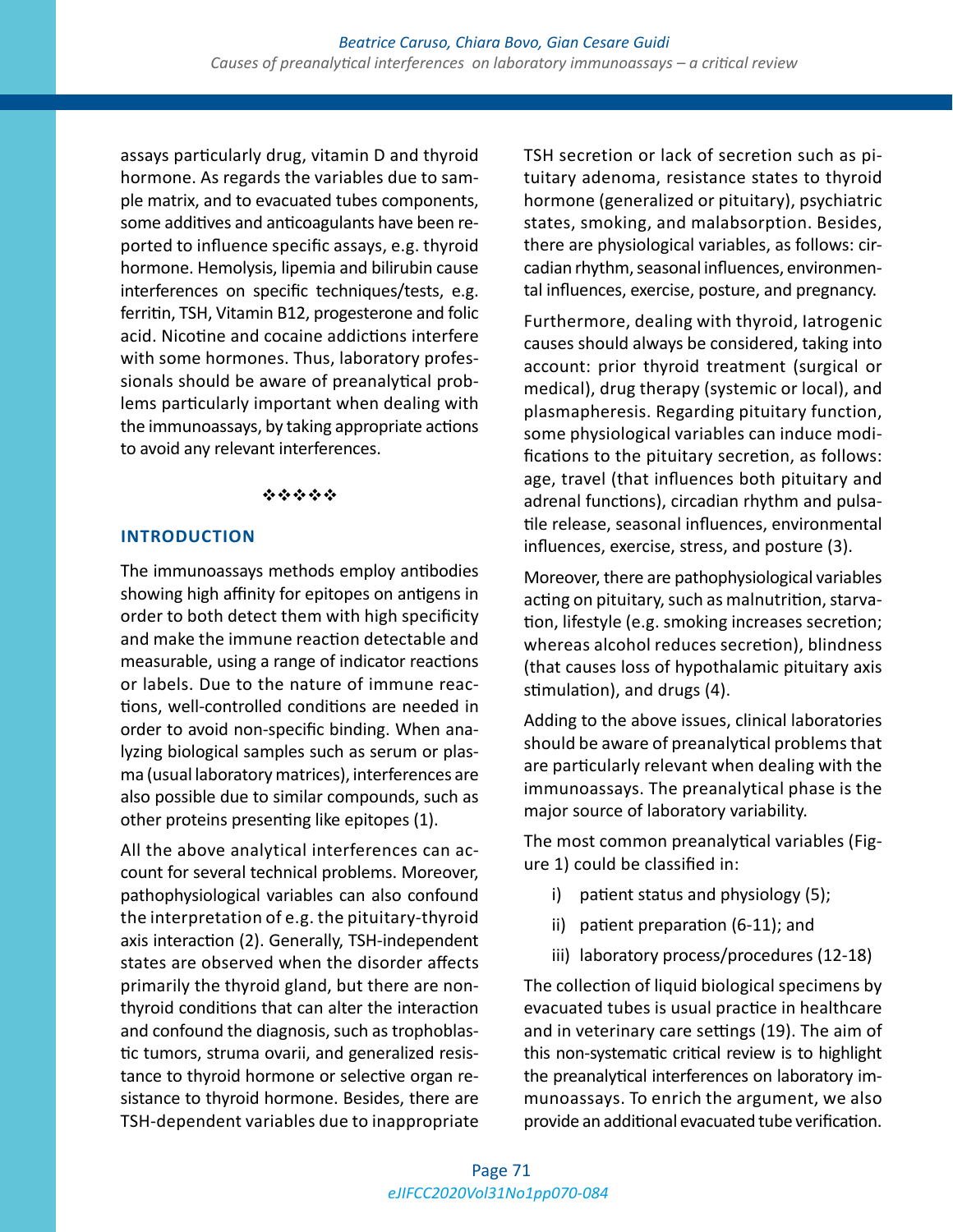#### *Beatrice Caruso, Chiara Bovo, Gian Cesare Guidi*

*Causes of preanalytical interferences on laboratory immunoassays – a critical review*



### **CAUSES OF PREANALYTICAL INTERFERENCES ON LABORATORY ASSAYS**

### *Lipemia, bilirubin, and hemolysis interference*

Lipemia may interfere the antigen-antibody precipitation leading to falsely high results, whereas high bilirubin *per se* can cause spectral interferences in immunoassays with absorbance measurement readings at about 450-460 nm.

Hasanato et al., assessed the interference of progressively increasing amounts of hemoglobin, bilirubin and lipids added to sera on a series of immunoassays. The following immunoassays: ferritin, TSH, Vitamin  $B_{12}$ , progesterone and folic acid, all showed variable degrees of interference. It was observed that ferritin and TSH levels were overestimated in direct relationship with hemolysis, whereas Vitamin  $B_{12}$  progressively decreased. Progesterone levels decreased with increasing lipemia. Folic acid levels decreased with increasing bilirubin (20). Free hemoglobin, at different concentrations (g/L), has shown various levels of interference on different methods for anti-HIV-1 antibody detection, either immunochromatography (at 5.7 g/L), or enzyme-immunoassay (at 86 g/L), or chemiluminescence (at 115 g/L) based methods. Lipemia did not show any interference (21). The effects of hemolysis (H index range 0-1000), icterus (I index range 0-40) and lipemia (L index range 0-1000) were evaluated on three acetaminophen assays, respectively the Syva® EMIT®, the Microgenics DRI® assay, and the Roche assay on a Roche cobas® c501 or an Integra 800 analyzer. No interference was observed due to hemolysis and icterus on Syva® EMIT® and DRI® assay, whereas interference was marked on Roche assays; whereas lipemia was less evident on Roche than on Syva® EMIT® and DRI® assay (22).

Saracevic et al. reported interferences on resistin and myeloperoxidase immunosorbent assays from BioVendor. Both resistin and myeloperoxidase levels showed significant biases at 1 g/L of free hemoglobin (58.7% and 66.7%, respectively) and at 4.66 mmol/L triglycerides (33.8% and 12.2%, respectively) (23).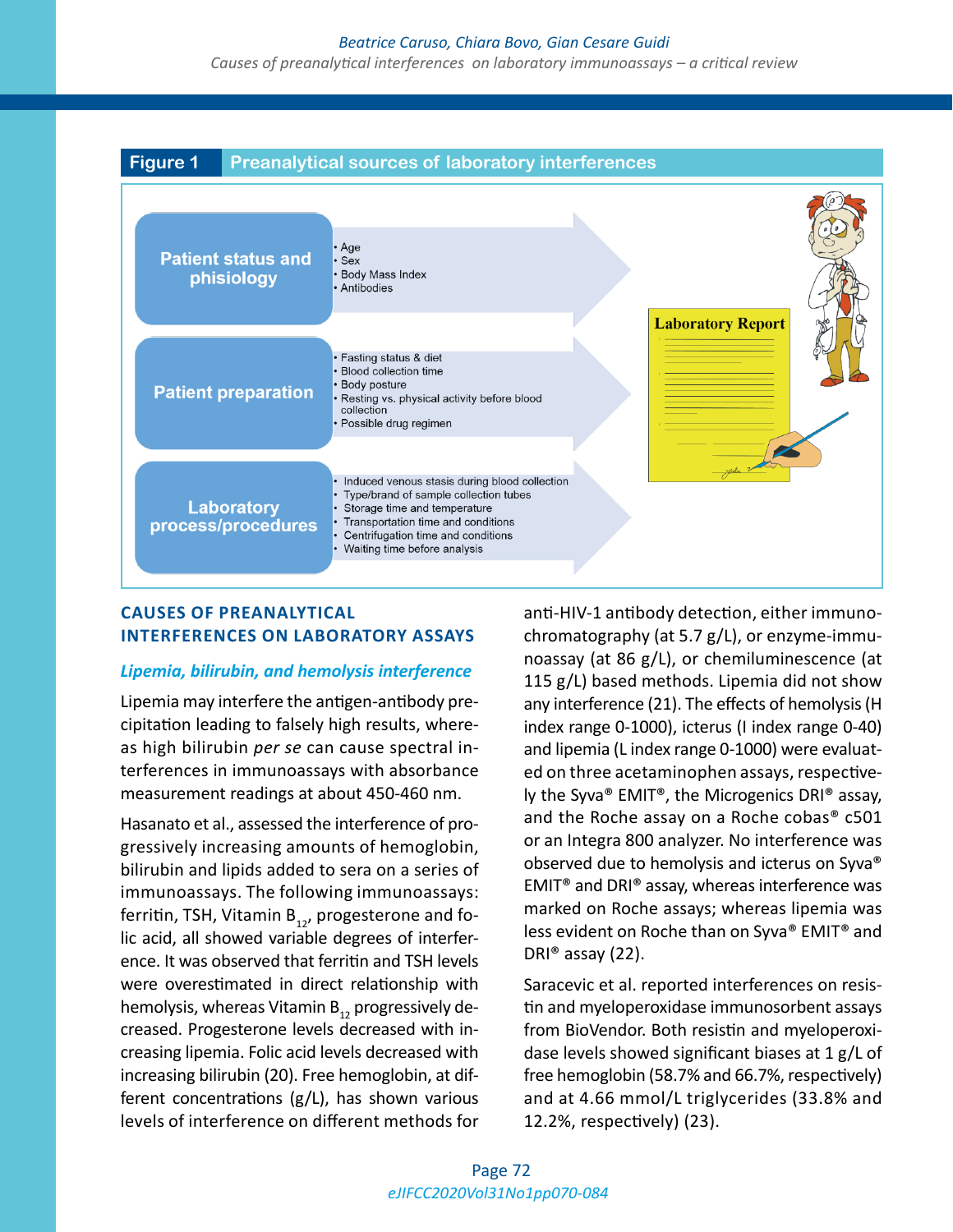## *Variables regarding patient status and physiology*

Age and sex are particularly important for interpreting the results of hormones, mostly when considering the ample range of variations shown by several hormones during the life, from newborn to adult age. Each newborn shows the influence of the maternal hormones that mainly pass through placenta during pregnancy and can influence some physiological responses in babies, particularly as regards thyroid function (24). Even during the breast feeding there is passage of hormones from mother to newborn through the milk, particularly of hormones that are needed for regulating infant growth (25, 26).

With age progression the blood hormone profile changes accordingly and depending on sex, showing the effects both of sexual maturation by the relevant hormone levels and of the stature lengthening by the growth hormones. Gonadotropins FSH and LH show sharp increase with age in females, whereas in males LH appears rather stable. FSH is far higher in females than in males, particularly during puberty (27). Moreover, serum concentrations of thyroid hormones are reportedly different between males and females and for age groups in white children/ adolescents (28).

During maturity, the main hormone changes are shown at menopause by the sexual hormones in females. The hormone replacement therapy is used as a prevention treatment for women at the onset of menopause (29). The parallel andropause is a condition due to low plasma testosterone in conjunction with symptoms of reduced sexual function (30). With age both males and females are implicated by a progressive decay of the hormone profile, with some aspects regarding particular hormones such as the thyroid ones that should be carefully considered, since critical for several metabolic functions of the body (31).

The female sex hormones show variations during the menstrual cycle depending on the length of the cycle (32). Important information to be gathered before blood collection regards exact day of cycle and/or intake of hormone replacement therapy and/or birth control pill. Moreover, estrogens influence thyroglobulin during the cycle, thus influencing fT4 levels. With menopause the cessation of ovarian production of estrogens and progesterone is preceded by irregular menstrual cycles (33). During this period estrogen, in particular, and progesterone decline, whereas FSH rises and high levels of this hormone are typically observed at the beginning of menopause, although with wide oscillations.

Measurement of serum testosterone level is important for the assessment of hypogonadism in men and androgen excess in women, where it vary mainly according to the phase of the menstrual cycle. Yet serum testosterone levels can vary widely, even between samples from the same patient and among different laboratory assays, due to a multitude of factors, such as diurnal variation, systemic illnesses, and seasonal variation, as well as assay-specific factors (34).

Kisspeptins (Kps) are peptide hormones, generators of both sex steroid negative and positive feedback signals for GnRH secretion in male and female at puberty, preserve male fertility, and govern the pre-ovulatory LH surge in females (35). Kps show very low values (<2 pmol/L) in male and in non-pregnant female; however, increase dramatically during pregnancy. There are some preanalytical issues to be considered: i) rapid degradation is observed in serum, therefore sample must be processed immediately after collection (freezing-thawing does not significantly affect results); ii) either heparin with 2000 U trasylol or EDTA should be used as anticoagulant, whereas citrate causes lowering of results.

The main hormone that determines the height growth at each stage of development is growth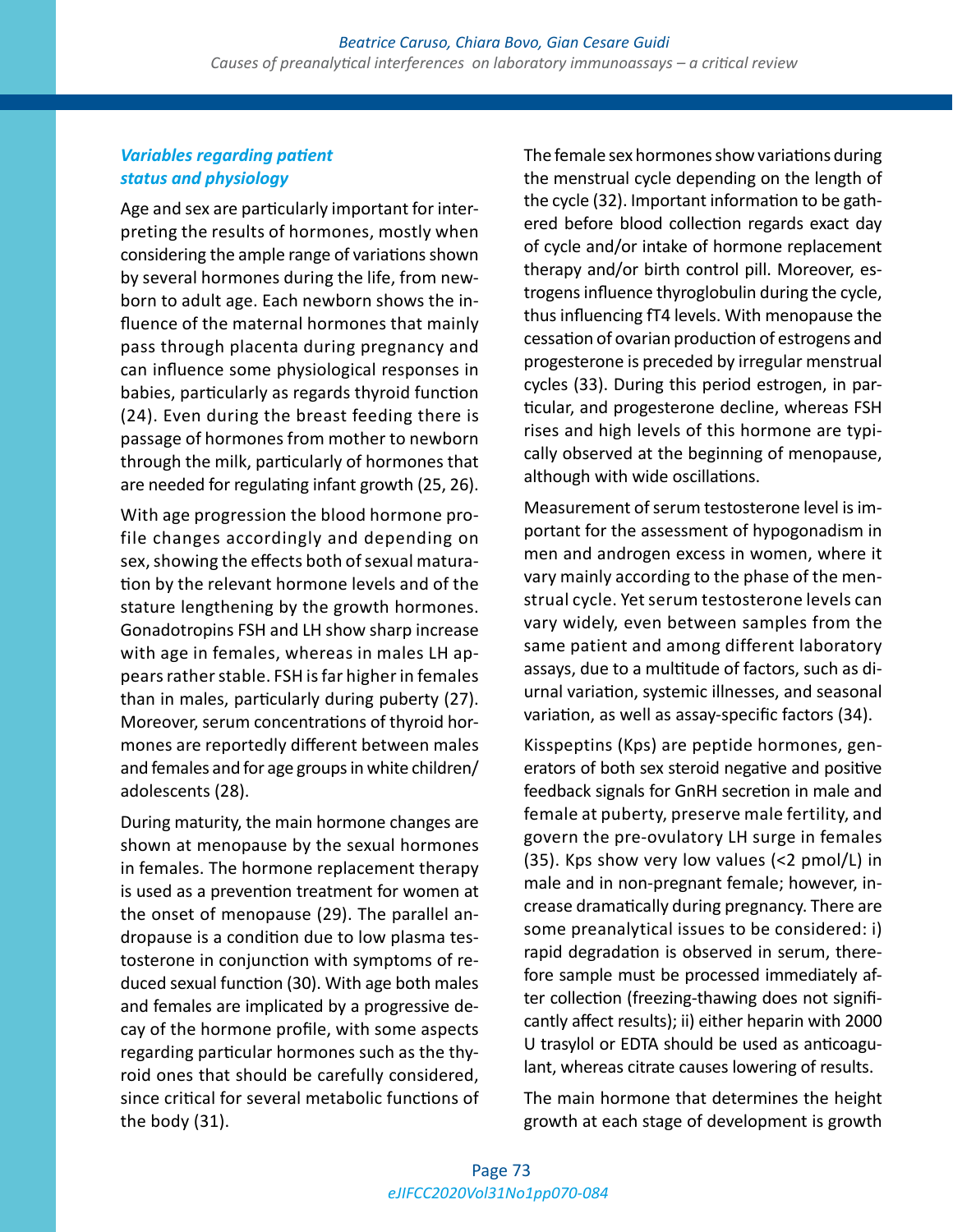hormone (GH), together with its mediator, insulin-like growth factor 1 (IGF-1). The presence of an alteration in the GH/IGF-1 axis in the pediatric population results in impaired growth (36). The assays of random serum GH concentrations are of no clinical value as GH secretion is pulsatile and most of GH pulses occur overnight, showing very low hormone concentrations between pulses. Thus, provocative tests of GH secretion using appropriate stimuli are employed to test for GH deficiencies (GHD). GH stimulation tests use a defined cut-off concentration for peak GH to distinguish deficient from non-deficient GH subjects. Serum IGF-I is synthesized in the liver under the control of GH and circulates bound to the IGF binding proteins (IGFBPs). There are six known IGFBPs of which IGFBP-3 is the major serum carrier of IGF-I. Unlike GH, serum concentrations of IGF-I and IGFBP-3 are stable. Total IGF-I concentrations in serum are mainly measured using assays that dissociate IGF-I from its binding proteins (37). Serum IGF-I concentrations vary with age and it must be considered that the normal range for serum IGF-I concentrations in young children superimposes on the range observed in children with GH deficiency. Moreover IGF-I concentrations are reduced in malnourished children, and/or with hypothyroidism, chronic disease, renal failure and diabetes (37). They also rise intensely during puberty. IGFBP-3 concentrations were thought to be potentially superior to measurement of IGF-I alone as IGFBP-3 is less nutritionally sensitive than IGF-I. However, multiple studies have found no difference in IGFBP-3 concentrations between GHD and non-GHD subjects (38), with a poor sensitivity at 50% and no advantage over measurement of IGF-I alone (39).

Body mass index increase (BMI), waist circumference and hip circumference have demonstrated association with increased levels of several sex hormones, in particular obese individuals show increased blood concentrations of estrone, estradiol and free estradiol with negative association with Sex Hormone Binding Globulin (SHBG) (40). Moreover, TSH has shown significant direct association with BMI, which has been explained as due to TSH directly stimulating preadipocyte differentiation that results in adipogenesis (41); whereas even leptin can be involved (42). Other studies have shown association between adiposity and prolactin, although more variables might be involved such as alcohol intake and sedentary lifestyle (43). Therefore, each country should define reference intervals and clinical decision limits to minimize the impact of age, sex and BMI on laboratory assays based in their population (44). High concentrations of paraproteins can interfere with various laboratory immunoassays, and laboratory personnel should be aware of this when the laboratory findings are discordant with the clinical findings (45). Possible false negative results have been reported as regards the assay of phenytoin in a patient with high levels of IgM. The interference caused no detection of the drug in a Particle-Enhanced Turbidimetric Inhibition Immunoassay (PETINIA) method notwithstanding, based on dosage, the patient trough plasma concentration was estimated between 5 and 10 mg/L (46). Moreover, false negative results for vancomycin were reported in a patient with high IgM levels, despite assuming appropriate dosage of the drug. The high IgM caused interference on a PETINIA method for vancomycin that was not evident when an enzyme multiplied immunoassay (EMIT) was employed (47). Very high, near to toxicity, 25-OH vitamin D level (327 nmol/L) was assayed on ARCHITECT. After recalling the patient to confirm the result, 49 nmol/L of 25-OH vitamin D was measured by mass spectrometry; whereas 289 nmol/L was measured by ARCHITECT. Briefly, the patient had high circulating IgG paraproteins with a clinical history of rheumatoid arthritis with rheumatoid factor (RF) and myeloma. Thus, the interference on immunoassay was due to IgG paraprotein,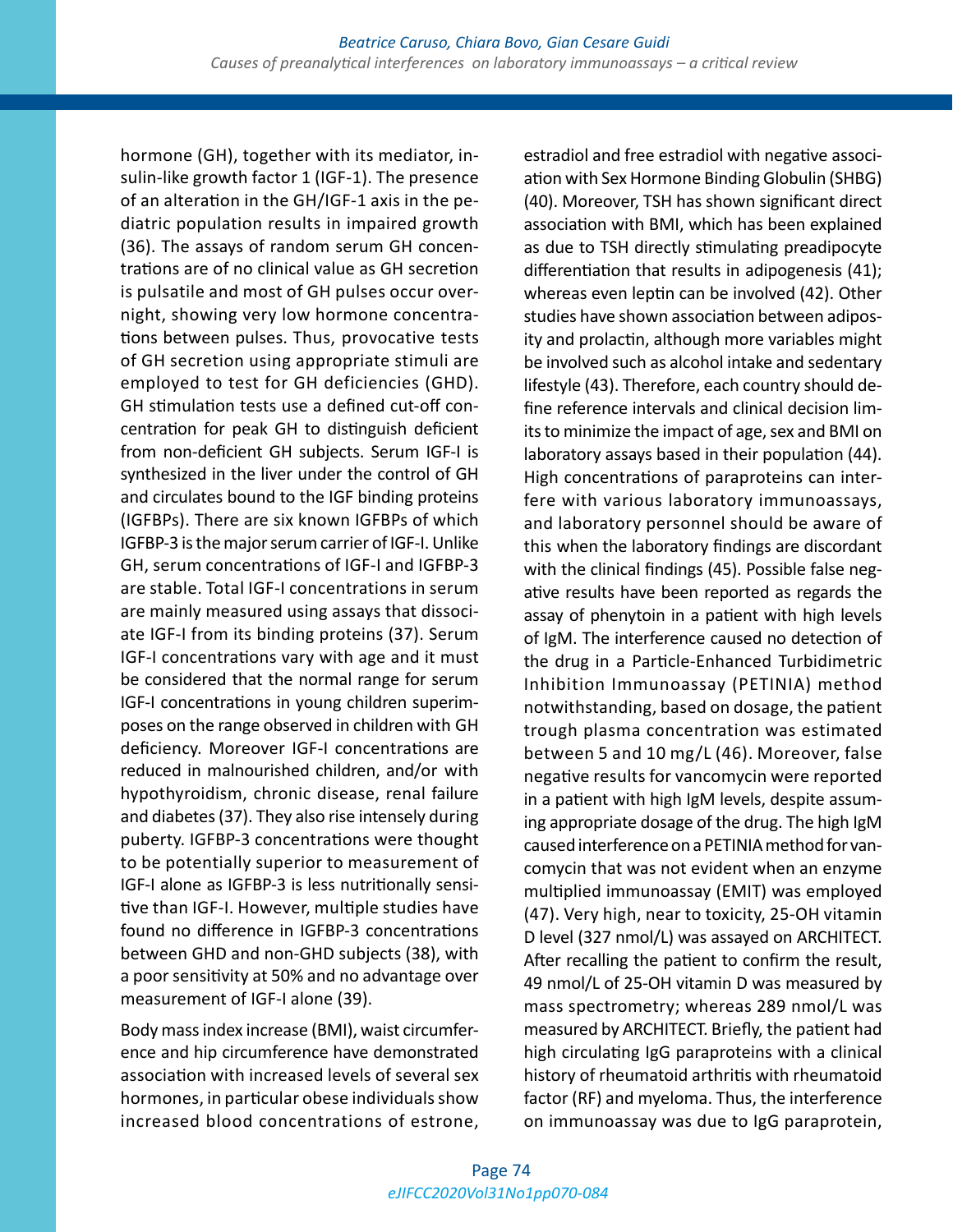but the contribution of rheumatoid factor could not be ruled out (48). As regards RF, falsely elevated results were reported in serum (but not in plasma) samples spiked with patient RF pool when vancomycin immune assays were performed (49).

The patient's blood itself can cause pre-analytical errors. Briefly, some patients have circulating antibodies that can strongly modify the results of the immunoassays and simulate a disease.

There are reports regarding:

- a) the interference of heterophile antibody affecting fT4 Roche immunoassay, indicating a suspect hyperthyroidism which revealed false after retesting on another platform (Centaur, Siemens) (50);
- b) cases of anti-streptavidin antibodies mimicking heterophilic antibodies in thyroid tests (51).
- c) cases of apparent hyperthyroidism due to Biotin-like interference from IgM anti-streptavidin, a pattern that mimics the excess biotin ingestion (52);

Moreover, drugs over the counter, high-dose biotin supplements are accompanied by observations of analytical interference by exogenous biotin (53) in the immunoassays used to evaluate endocrine function (54). Best practices have been proposed to avoid such interferences, comprising sample dilutions, retesting after biotin clearance, assessment of biotin presence (55).

# *Variables due to patient preparation*

Thyroid hormones appear influenced by fasting status or diet composition (6, 56). On the other hand, either diet composition, meal frequency or eating time, all can influence GH, prolactin, and cortisol levels (57). Moreover, treatments or drugs that delay gastric emptying and motility, such as omeprazole can act on the levels of some hormones. Fasting induces enhancement of GH release with a concomitant reduction of somatomedin C. The GH release is achieved through combined frequency and amplitude modulation (57). Ghrelin is controlled by food intake, being higher during fasting or before meals then decreasing after meal. It is known as the "hunger hormone" since after being released mainly by gastric cells – and also by gut, pancreas and brain cells – it stimulates appetite and consequent food intake and fat accumulation acting on hypothalamus. However, ghrelin is more than that, since it regulates glucose homeostasis by inhibiting insulin secretion. Moreover, it shows a series of positive effects on heart, muscle and bone (58).

To increase accuracy, testosterone in men should be measured with a fasting morning sample and repeated if the level is found to be low; in women, the laboratory must perform the measurements at the follicular phase of the cycle. In both cases, borderline results may be clarified by the assessment of free testosterone. Thus, interpretation of testosterone results is challenging. Presently the reference assay method for measuring blood testosterone levels is based on mass spectrometry (59). Moreover, as avoidance of fasting time could jeopardize result accuracy and thus patient safety (60), 12h overnight fasting before blood sampling for laboratory immunoassays are recommended (6, 8, 61).

Short-term studies have shown that caffeine increases insulin levels, reduces insulin sensitivity and increases cortisol levels (62). Coffee has been considered to influence the energy intake possibly acting on appetite hormones. On this note, it has been shown that although coffee and caffeine ingested 0.5-4 h before a meal can suppress acute energy intake, the influence on appetite hormones appears equivocal (63). Moreover, habitual coffee intake is related to effects on either glycerophospholipid metabolism (64) or several metabolic pathways (65). All the above suggest that before blood collection,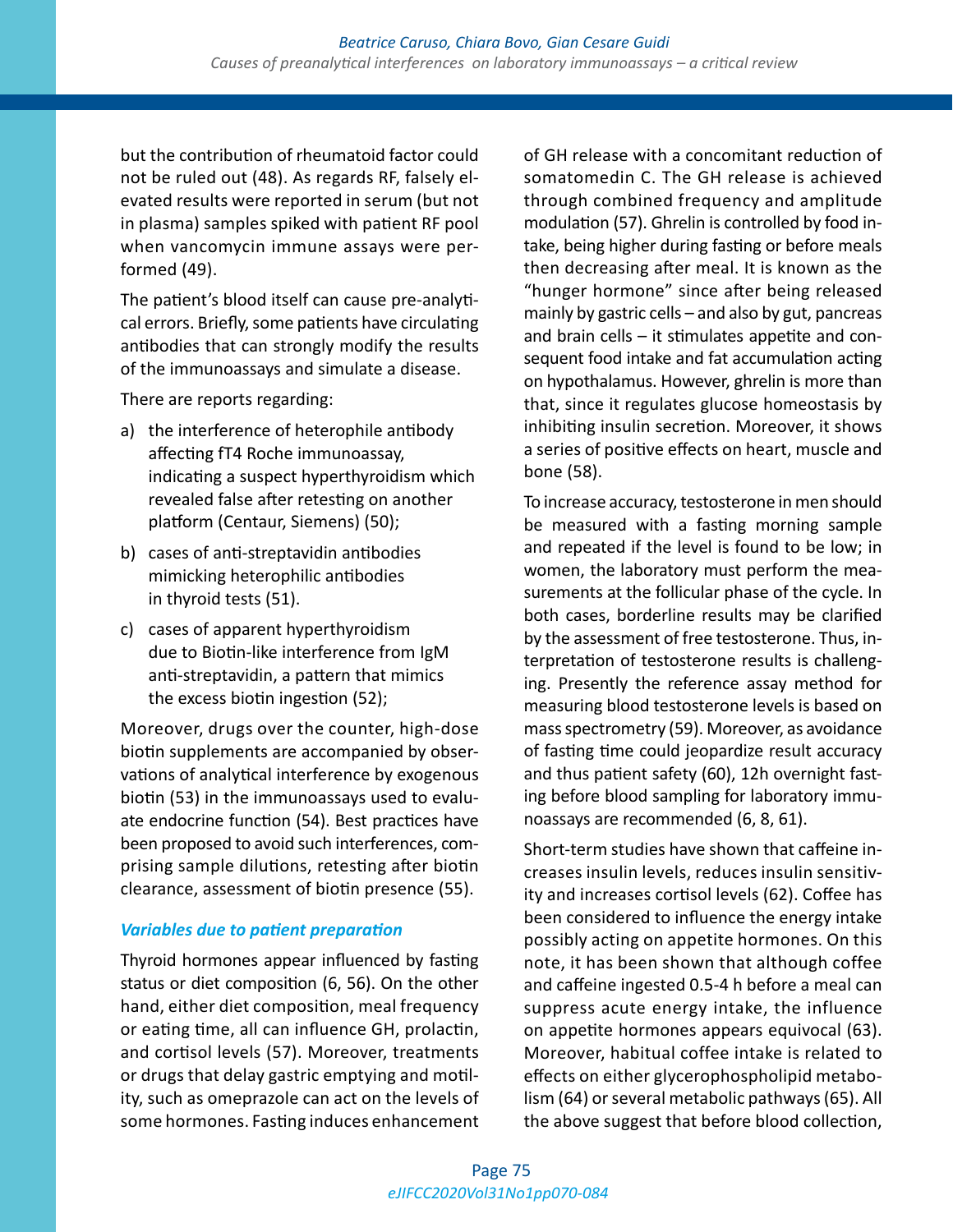patients should be requested to inform about their drinking coffee habit, either short-term or long-term.

The nicotine from smoking increases cortisol, GH, prolactin, LH, ACTH and DHEA, in males; similar effects are observed with intravenous cocaine abuse (66, 67). On the contrary, nicotine decreases prolactin in pregnant (68) and in lactating women (69) (without effect on fetal prolactin).

Many hormones show diurnal variations (e.g. ACTH, cortisol, GH) and pulsatile secretion is reported for some hormones with short time variations, up to 25%. The pituitary hormones show a circadian cycle that is linked to the sleepwake rhythm. Cortisol shows diurnal variation, with the peak value at about 8 am in the morning and the lowest levels in the late night until early morning, from 12 pm to 4 am. Individuals affected by Cushing's syndrome show incongruously high ACTH and cortisol levels during late night hours. Thus, the sample collection time should be planned consequently. Cortisol can be assayed either in serum or in saliva (70). The salivary cortisol assay was described several years ago. It has the advantages of being simple to collect, non-invasive and the sample can be easily stored for repetition. The advantages of salivary cortisol assays have been evidenced in patients with Addison disease and appear more adequate than serum in the screening for Cushing disease after assaying salivary samples obtained during night time (71). When collecting saliva samples, it is important to instruct the patient to avoid hydrocortisone containing creams or ointments in order to prevent analytical interference (72). Salivary melatonin assay can be a reliable non-invasive biomarker of the circadian secretive rhythm of the pineal gland (73). Prolactin is another hormone with diurnal variation and with higher levels at night (74). Prolactin levels in samples taken in the morning can sometimes show increased levels thus

indicating a hyperprolactinemia status. Since prolactin diurnal variation is associated with night peak that sometimes declines steadily and prolongs in the first morning hours, there are individuals showing late reduction of prolactin to the reference values observed in the morning values. Besides a true hyperprolactinemia, elevated morning levels can be due to stress conditions, medications or spurious hyperprolactinemia. Indeed, in most cases after sample retaking a normal value is observed. For these reasons and for avoiding unnecessary additional tests, it has been suggested to delay late in the morning the sample collection for prolactin assays, i.e. around 11 am (75). The measure of PTH is a second-level examination, requested by physicians with other tests: e.g., calcium to elucidate a hyperparathyroidism hypothesis (76). It is recommended that blood samples for PTH measurement should be taken, ideally between 10:00 and 16:00, and plasma separated within 24 h of blood collection. Plasma samples should be stored at +4°C and analyzed within 72 h from collection (77). Therefore, considering that for several hormones the diurnal variations are critical for result interpretation, we suggest that blood withdrawal hours should be appropriately defined to guarantee suitable laboratory results and thus patient safety.

# *Variables due to sample matrix and evacuated tube*

Different laboratory results, including hormones, were reported using different brands of serumand plasma-evacuated tubes (13, 78, 79). The reasonable cause for these divergences was ascribed to interaction between blood and components in the evacuated tubes, e.g. surfactant(s), stopper(s), stopper-lubricant(s), separator gel(s), and additive(s) (80, 81). The commonly used tube surfactant – Silwet L-720 – has been reported to cause the desorption of antibodies from the solid phase (82). Moreover, samples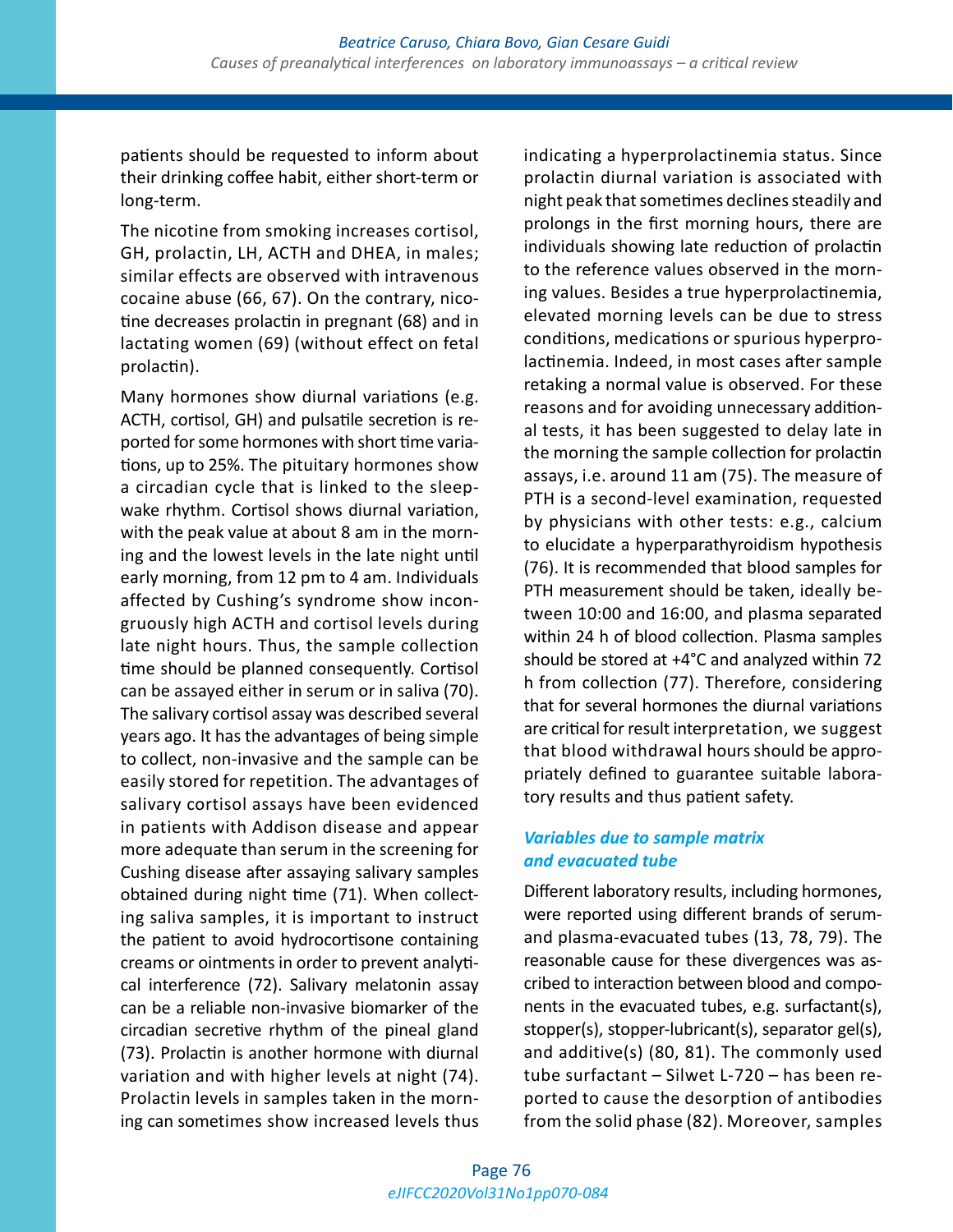collected on SST tubes (BD Vacutainer) have been reported with values of total triiodothyronine, measured by the Immulite 2000, significantly higher than samples collected in glass or Vacuette tubes (Greiner Bio-One). Alterations in concentrations of triiodothyronine, thyroxine and cortisol in either quality control materials or in serum specimens have been reported after collecting or pouring in different blood-collection tube types (83). Discrepancies have been observed in C-reactive protein (CRP) assays measured in serum samples from SST tubes, in particular lower values in SST serum than in serum from plain tubes. It appears due to SST adsorption of some CRP macromolecules that form complexes with SST gel (84). Therefore, the need to verify the suitability of the evacuated tubes employed in sample collection for immunoassays is mandatory in order to avoid unwanted outcomes and to warrant the safety of the patients' results (8, 85, 86).

Plasma vs. serum samples reveal different hormone results due to interferences from lithium heparin, EDTA, sodium fluoride, or potassium oxalate (87). Parathormone (PTH) levels decrease after blood collection in either EDTA or serum samples, with divergent results. A greater stability has been reported for PTH collected in potassium EDTA (88).

The Clinical and Laboratory Standards Institute recommend to follow the instructions from evacuated tubes manufacturer regarding: sample mixing, resting time before centrifugation, centrifugation time, g-force (89). As far as we know, Vacumed ® (FL Medical, Torreglia) lacks a formal specification regarding sample processing and handling. Thus, after having checked other brands information (90-92), we decided to verify this evacuated tubes (Table 1). A sometimes-overlooked fact is that the accuracy of blood drawing with evacuated tube systems is influenced by altitude, because of variations of the atmospheric pressure. It is well known that reduced blood volumes are collected into the tubes in altitude settings (90), thus, altering the blood/additive ratio (91) (Table 2).

| Table 1                               | <b>Verification of Vacumed ®</b>         |               |                |            |
|---------------------------------------|------------------------------------------|---------------|----------------|------------|
| <b>Evacuated tubes</b>                | <b>Additives</b>                         | Mix by gently | Centrifugation |            |
|                                       |                                          | inversion     | g-force        | time (min) |
| 42010; 42011; 42012<br>43016<br>44019 | K <sub>2</sub> EDTA                      | 2X            | 1200           | 15         |
| 42110; 42111; 42112<br>43116<br>44119 | $K_{3}$ EDTA                             | 2X<br>1200    |                | 15         |
| 42210; 42211; 42212<br>43216<br>44219 | Potassium Fluoride<br>$+$<br>$K_{3}EDTA$ | 3X            | 1000           | 15         |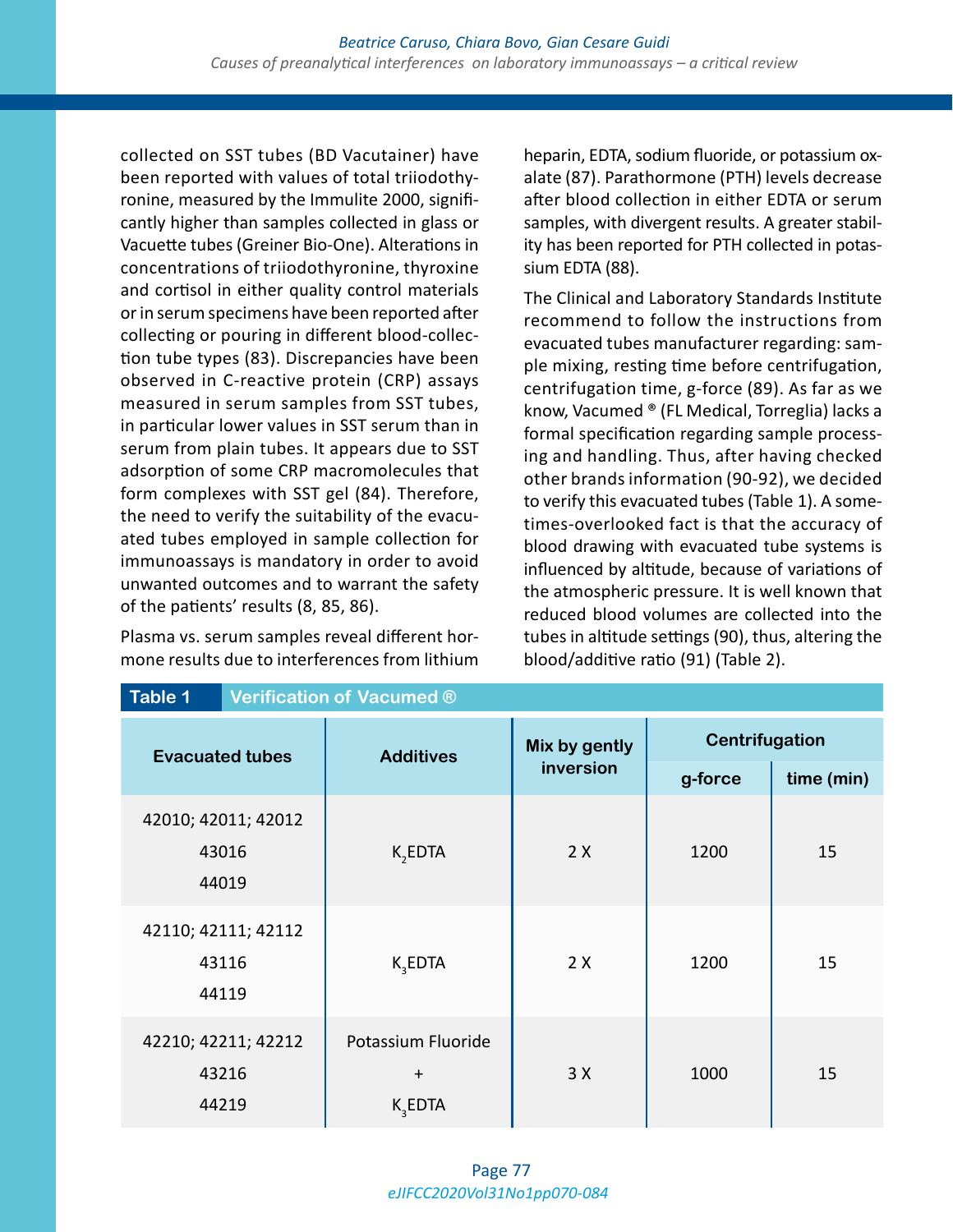# *Beatrice Caruso, Chiara Bovo, Gian Cesare Guidi*

*Causes of preanalytical interferences on laboratory immunoassays – a critical review*

| 42310; 42311; 42312<br>43316<br>44319          | Lithium Heparin                                        | 2X         | 1200                                        | 15     |
|------------------------------------------------|--------------------------------------------------------|------------|---------------------------------------------|--------|
| 43350; 43351; 43352<br>43356<br>44359          | Sodium Heparin                                         | 3X         | 1200                                        | 15     |
| 42410; 42411; 42412<br>42508<br>42510<br>42512 | Sodium Citrate 3.2%                                    | 2X         | 1500<br><b>NA</b><br><b>NA</b><br><b>NA</b> | 15     |
| 42611; 42612<br>43616<br>44619                 | Clot activator                                         | 2X         | 1200                                        | 15     |
| 42691<br>43696<br>44698                        | Clot activator<br>$\boldsymbol{+}$<br>sferes separator | 3X         | 1000                                        | 15     |
| 42711<br>43716<br>44718                        | Clot activator<br>$\pm$<br>gel separator               | 2X         | 2000                                        | 10     |
| 42811<br>43816<br>44818                        | gel separator<br>$\ddot{}$<br>Lithium Heparin          | 2X         | 1800                                        | $10\,$ |
| 42851<br>43856<br>44858                        | $K$ <sub>2</sub> EDTA<br>$\ddot{}$<br>gel separator    | $2 \times$ | 1600                                        | $10\,$ |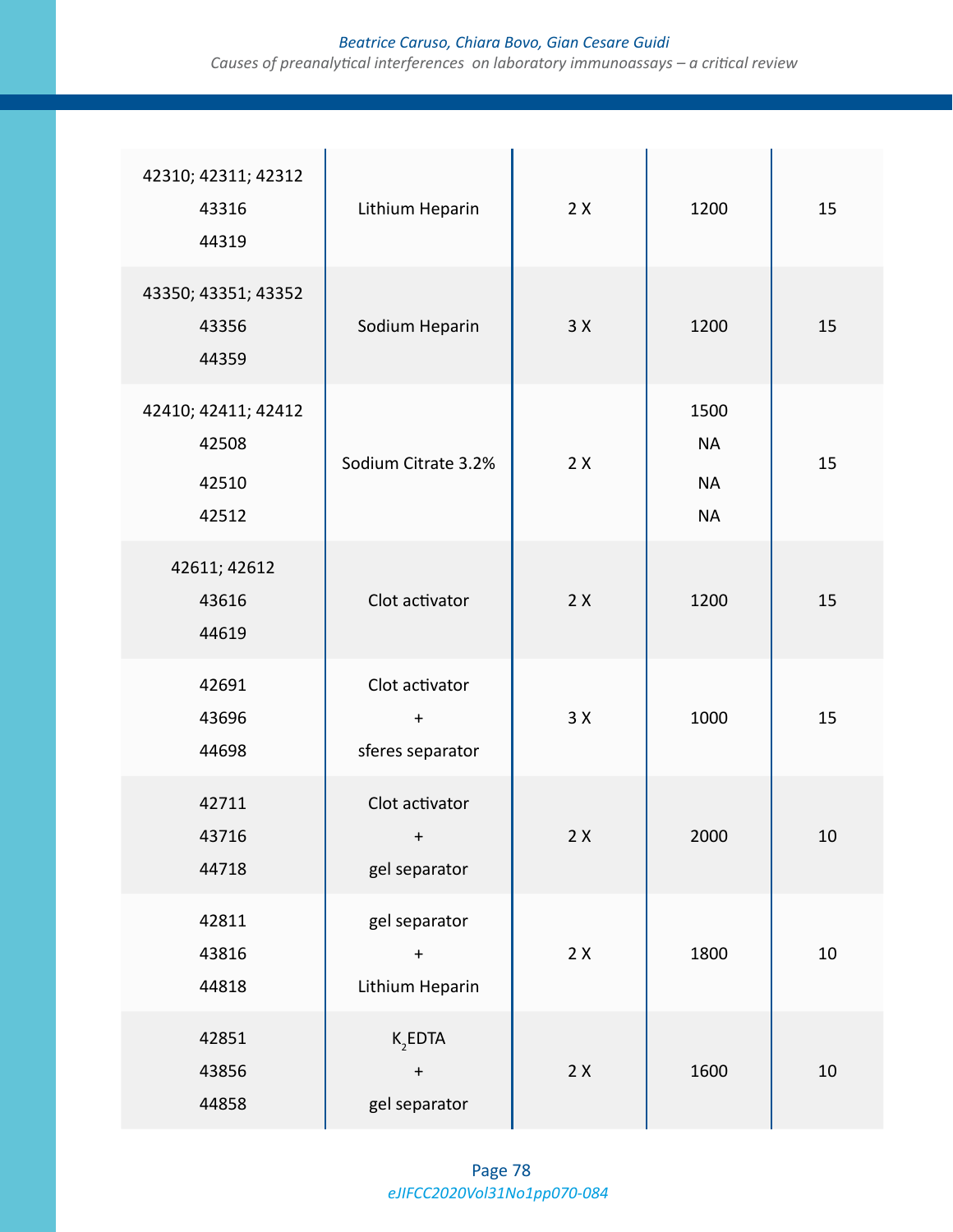#### *Beatrice Caruso, Chiara Bovo, Gian Cesare Guidi*

*Causes of preanalytical interferences on laboratory immunoassays – a critical review*

| 42910; 42911; 42912 |                  |           | 2200 for    |    |
|---------------------|------------------|-----------|-------------|----|
| 43916               | without additive | <b>NA</b> | whole blood | 10 |
| 44919               |                  |           |             |    |

*Note: Serum tubes should rest at least 45 min in upright position after blood collection and before centrifugation. However, should be centrifuged within 2 h after blood collection. All tubes including tubes with gel separator should be transported in upright position after centrifugation process. The results reported in this table is part of the project 2451/15 of University of Verona.*

| Table 2<br>Mean volume filling regarding different altitudes |                                        |          |      |      |      |
|--------------------------------------------------------------|----------------------------------------|----------|------|------|------|
| <b>Altitude</b><br>(m)                                       | Mean volume filling of evacuated tubes |          |      |      |      |
|                                                              | 4.5 mL                                 | $3.5$ mL | 3 mL | 2 mL |      |
| $\mathbf 0$                                                  |                                        | 4.50     | 3.50 | 3.00 | 2.00 |
| 250                                                          |                                        | 4.37     | 3.40 | 2.91 | 1.94 |
| 500                                                          |                                        | 4.24     | 3.30 | 2.83 | 1.89 |
| 1000                                                         |                                        | 4.00     | 3.11 | 2.67 | 1.78 |
| 1250                                                         |                                        | 3.89     | 3.02 | 2.59 | 1.73 |
| 1500                                                         |                                        | 3.78     | 2.94 | 2.52 | 1.68 |
| 1750                                                         |                                        | 3.67     | 2.86 | 2.45 | 1.63 |
| 2000                                                         |                                        | 3.57     | 2.78 | 2.38 | 1.59 |

*Note: Results are presented as mean volume from five evacuated tubes producers – BD Vacutainer®, Becton, Dickinson and Company; Vacuette®, Greiner Bio-One; Vacumed®, FL Medical; Vacutest®, Kima; and S-Monovette, Sarstedt using the vacuum technique – filled with a solution with density and viscosity like whole blood. Volumes (mL) reported by the evacuated tube manufacturer at sea level (0 m) are presented in bold. Altitudes are referred in meters above sea level. All tubes used were 13x75 mm.*

### **CONCLUSIONS**

In immunochemistry assays the results can be significantly and positively influenced by the appropriateness of the procedures adopted along the process starting from test prescription and ending with result interpretation. Particular attention should be addressed separately to variables that on the contrary could be viewed as a collective whole in the pre-analytical phase, therefore resulting in less influence on the outcomes and possibly misleading in the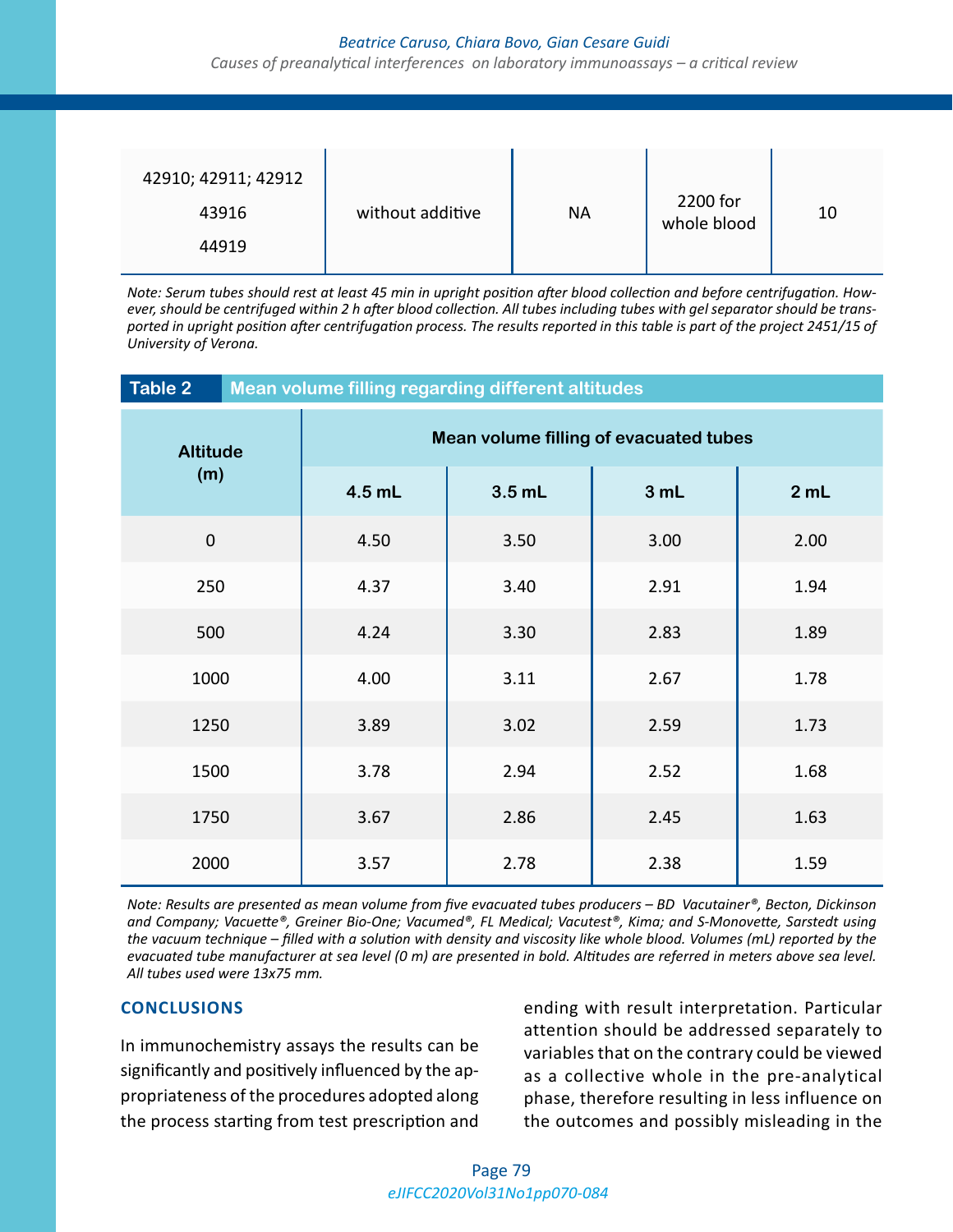interpretation. In this context it should be summarized that:

- results can be significantly influenced by the techniques adopted, that in turn can be affected by some preanalytical conditions;
- age and gender are important variables, particularly in newborn, during sexual maturation and childbearing;
- stress can influence GH, prolactin cortisol and the total/free ratio of thyroid hormone;
- diurnal variations, day of cycle, influence by estrogens on thyroid hormone are to be accounted for result variability;
- in adults/elders some results can be interfered by autoantibodies;
- some additives and anticoagulants of collection tubes can influence specific assays;
- hemolysis, lipemia and bilirubin cause interferences on specific techniques/tests;
- paraproteins mainly cause interferences;
- specific issues should be considered as regards thyroid, pituitary and sex hormones;
- nicotine and cocaine addictions interfere with some hormones.

Therefore, in providing the results to the patients, laboratory professionals have the responsibility of ascertaining that all the above have been checked and duly evaluated and the appropriate actions have been accomplished to avoid any relevant interferences.

### **REFERENCES**

1. Koivunen ME, Krosgrud RL. Principles of Immunochemical Techniques Used in Clinical Laboratories. Lab Med 2006;37:490-497.

2. Keffer JH. Preanalytical considerations in testing thyroid function. Clin Chem 1996;42:125-134.

3. Sam S, Frohman LA. Normal physiology of hypothalamic pituitary regulation. Endocrinol Metab Clin North Am 2008;37:1-22.

4. Veldhuis JD. Changes in pituitary function with ageing and implications for patient care. Nat Rev Endocrinol 2013;9:205-215.

5. Narayanan S, Guder WG. Preanalytical Variables and Their Influence on the Quality of Laboratory Results. Ejifcc 2001;13:9-12.

6. Bajaña W, Aranda E, Arredondo ME, Brennan-Bourdon LM, Campelo MD, Espinoza E, Flores S, Ochoa P, Vega V, Varela B, Lima-Oliveira G. Impact of an Andean breakfast on biochemistry and immunochemistry laboratory tests: an evaluation on behalf COLABIOCLI WG-PRE-LATAM. Biochem Med 2019;19:020702.

7. Arredondo ME, Aranda E, Astorga R, Brennan-Bourdon LM, Campelo MD, Flores S,Manriquez I, Ochoa P, Varela B, Salinas CV, Lima-Oliveira G. Breakfast can Affect Routine Hematology and Coagulation Laboratory Testing: An Evaluation on Behalf of COLABIOCLI WG-PRE-LATAM. TH open 2019;3:e367-e376.

8. Simundic AM, Bolenius K, Cadamuro J, Church S, Cornes MP, van Dongen-Lases EC, Eker P, Erdeljanovic T, Grankvist K, Guimaraes JT, Hoke R, Ibarz M, Ivanov H, Kovalevskaya S, Kristensen GBB, Lima-Oliveira G, Lippi G, von Meyer A, Nybo M, De la Salle B, Seipelt C, Sumarac Z, Vermeersch P ; Working Group for Preanalytical Phase (WG-PRE), of the European Federation of Clinical Chemistry and Laboratory Medicine (EFLM) and Latin American Working Group for Preanalytical Phase (WG-PRE-LATAM) of the Latin America Confederation of Clinical Biochemistry (COLABIOCLI). Joint EFLM-COLABIOCLI Recommendation for venous blood sampling. Clin Chem Lab Med 2018;56: 2015-2038.

9. Lima-Oliveira G, Guidi GC, Salvagno GL, Danese E, Montagnana M, Lippi G. Patient posture for blood collection by venipuncture: recall for standardization after 28 years. Rev Bras Hematol Hemot 2017;39:127-132.

10. Ide BN, Souza-Junior TP, McAnulty SR, de Faria MAC, Costa KA, Nunes LAS. Immunological Responses to a Brazilian Jiu-Jitsu High-Intensity Interval Training Session. J Hum Kinet 2019;70:115-124.

11. Yao H, Rayburn ER, Shi Q, Gao L, Hu W, Li H. FDA-approved drugs that interfere with laboratory tests: A systematic search of US drug labels. Crit Rev Clin Lab Sci 2017;54: 1-17.

12. Lima-Oliveira G, Lippi G, Salvagno GL, Gaino S, Poli G, Gelati M, Picheth G, Guidi GC. Venous stasis and whole blood platelet aggregometry: a question of data reliability and patient safety. Blood Coagul Fibrinolysis 2015;26: 665-668.

13. Lima-Oliveira G, Salvagno GL, Lippi G, Brocco G, Voi M, Montagnana M, Picheth G, Guidi GC. Quality management of preanalytical phase: impact of lithium heparin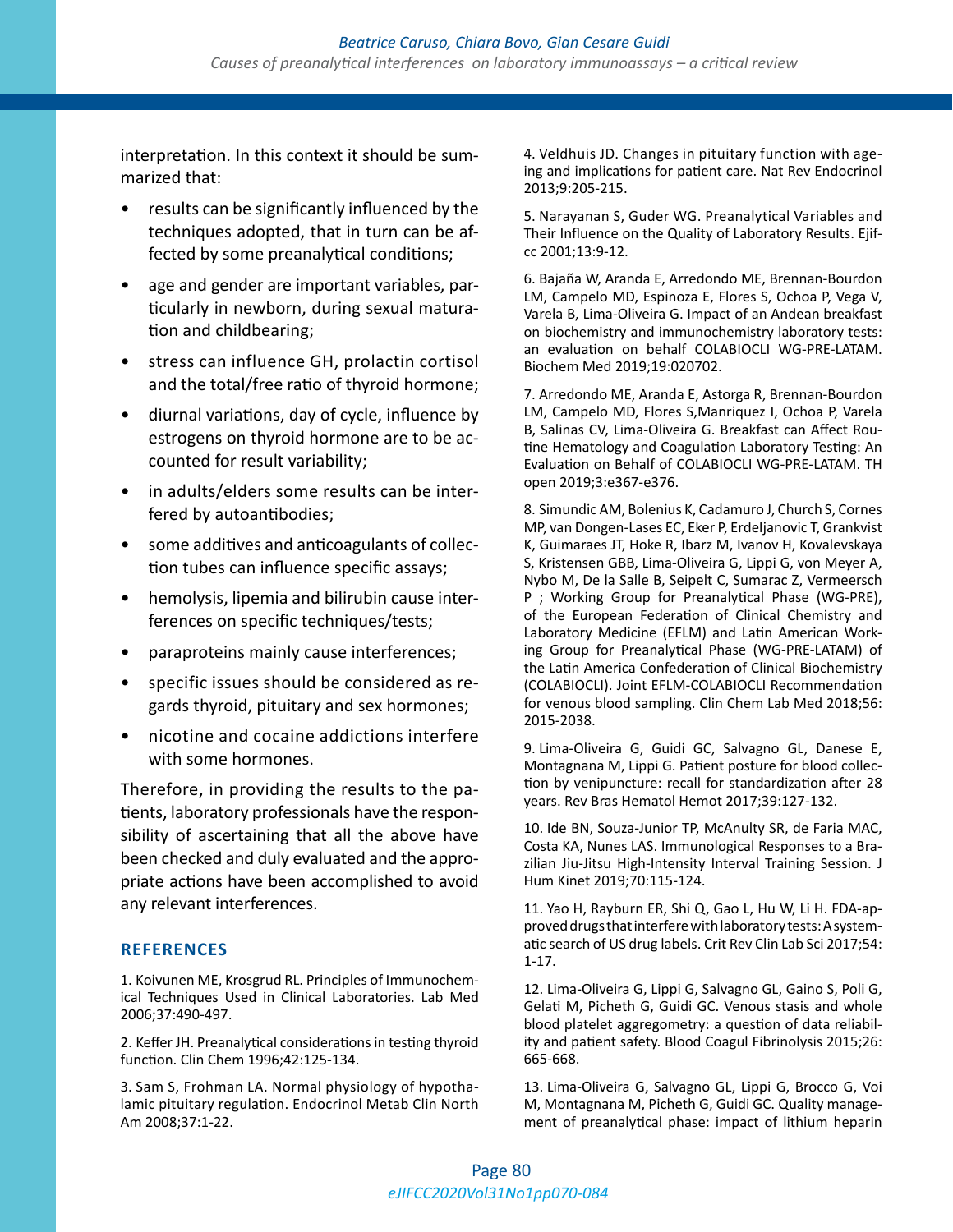vacuum tubes changes on clinical chemistry tests. Accred Qual Assur 2013;18:429-434.

14. Lima-Oliveira G, Lippi G, Salvagno GL, Montagnana M, Poli G, Solero GP, Picheth G, Guidi GC. K(3)EDTA Vacuum Tubes Validation for Routine Hematological Testing. ISRN hematolog 2012;2012:875357.

15. Grankvist K, Gomez R, Nybo M, Lima-Oliveira G, von Meyer A. Preanalytical aspects on short- and long-term storage of serum and plasma. Diagnosis 2019;6:51-56.

16. Lippi G, Lima-Oliveira G, Nazer SC, Moreira ML, Souza RF, Salvagno GL, Montagnana M, Scartezini M, Picheth G, Guidi GC. Suitability of a transport box for blood sample shipment over a long period. Clin Biochem 2011;44: 1028-1029.

17. Lima-Oliveira G, Lippi G, Salvagno GL, Gelati M, Bassi A, Contro A, Pizzolo F, Guidi GC. Abnormal gel flotation caused by contrast media during adrenal vein sampling. Biochem Med 2016;26:444-450.

18. Lippi G, Salvagno GL, Danese E, Lima-Oliveira G, Brocco G, Guidi GC. Inversion of lithium heparin gel tubes after centrifugation is a significant source of bias in clinical chemistry testing. Clin Chim Acta 2014;436:183-187.

19. Lima-Oliveira G, Cesare Guidi G, Guimaraes AVP, Abol Correa J, Lippi G. Preanalytical Nonconformity Management Regarding Primary Tube Mixing in Brazil. J Med Biochem 2017;36:39-43.

20. Hasanato R, Brearton S, Alshebani M, Bailey L, Aldugashim S, Alothaim A, Tamimi W. Effects of serum indices interference on hormonal results from the Abbott Architect i2000 immunoassay analyser. Br J Biomed Sci 2015;72:151-155.

21. Mendoza-Benitez PS, Aguilar-Ruiz SR, Romero-Tlalolini MD, Torres-Aguilar H. Evaluation of the Interference of Lipemia and Hemolysis in the Detection Limit of Anti-HIV-1 Antibodies. Clin Lab 2019;65.

22. Zhang YV, Fan SL, Kellogg MD. Effect of hemolysis, icterus, and lipemia on three acetaminophen assays: Potential medical consequences of false positive results. Clin Chim Acta 2018;487:287-292.

23. Saracevic A, Dukic L, Simundic AM. Haemolysis and lipemia interfere with resistin and myeloperoxidase Bio-Vendor ELISA assays. Biochem Med 2019;29:020703.

24. Consortium on Thyroid and Pregnancy-Study Group on Preterm Birth, Korevaar TIM, Derakhshan A, Taylor PN, Meima M, Chen L, Bliddal S, Carty DM, Meems M, Vaidya B, Shields B, Ghafoor F, Popova PV, Mosso L, Oken E, Suvanto E, Hisada A, Yoshinaga J, Brown SJ, Bassols J, Auvinen J, Brames WM, Lopez-Bermejo A, Dayan C, Boucai L, Vafeiadi M,Grineva EN, Tkachuck AS, Pop VJM, Vrijkotte TG, Guxens M, Chatzi L, Sunyer J, Jimenez-Zabala A, Riano I, Murcia M, Lu X, Mukhtar S, Delles C, Feldt-Rasmussen U, Nelson SM, Alexander EK, Chaker L, Mannisto T, Walsh JP, Pearce EN, Steegers EAP, Peeters RP. Association of Thyroid Function Test Abnormalities and Thyroid Autoimmunity With Preterm Birth: A Systematic Review and Meta-analysis. Jama 2019;322:632-641.

25. Wagner CL, Baatz JE, Newton D, Hollis BW. Analytical considerations and general diagnostic and therapeutic ramifications of milk hormones during lactation. Best Pract Res Clin Endocrinol Metab 2018;32:5-16.

26. Yu X, Rong SS, Sun X, Ding G, Wan W, Zou L, Wu S, Li M, Wang D. Associations of breast milk adiponectin, leptin, insulin and ghrelin with maternal characteristics and early infant growth: a longitudinal study. Brit J Nutr 2018;120: 1380-1387.

27. Soldin OP, Hoffman EG, Waring MA, Soldin SJ. Pediatric reference intervals for FSH, LH, estradiol, T3, free T3, cortisol, and growth hormone on the DPC IMMULITE 1000. Clin Chim Acta 2005;355:205-210.

28. Gunapalasingham G, Frithioff-Bojsoe C, Lund MAV, Hedley PL, Fonvig CE, Dahl M, Pedersen O, Christiansen M, Hansen T, Lausten-Thomsen U, Holm JC. Reference values for fasting serum concentrations of thyroid-stimulating hormone and thyroid hormones in healthy Danish/ North-European white children and adolescents. Scand J Clin Lab Invest 2019;79:129-135.

29. Lobo RA, Pickar JH, Stevenson JC, Mack WJ, Hodis HN. Back to the future: Hormone replacement therapy as part of a prevention strategy for women at the onset of menopause. Atherosclerosis 2016;254:282-290.

30. Huhtaniemi IT. Andropause--lessons from the European Male Ageing Study. Ann Endocrinol 2014;75:128-131.

31. Duntas LH. Thyroid Function in Aging: A Discerning Approach. Rejuvenation Res 2018;21:22-28.

32. Messinis IE, Messini CI, Dafopoulos K. Novel aspects of the endocrinology of the menstrual cycle. Reprod Biomed Online 2014;28:714-722.

33. El Khoudary SR, Thurston RC. Cardiovascular Implications of the Menopause Transition: Endogenous Sex Hormones and Vasomotor Symptoms. Obst Gynecol Clin North Am 2018;45:641-661.

34. Herati AS, Cengiz C, Lamb DJ. Assays of Serum Testosterone. Urol Clin North Am 2016;43:177-184.

35. Chianese R, Cobellis G, Chioccarelli T, Ciaramella V, Migliaccio M, Fasano S, Pierantoni R, Meccariello R. Kisspeptins, Estrogens and Male Fertility. Curr Med Chem 2016;23:4070-4091.

36. Esposito S, Leonardi A, Lanciotti L, Cofini M, Muzi G, Penta L. Vitamin D and growth hormone in children: a review of the current scientific knowledge. J Transl Med 2019;17:87.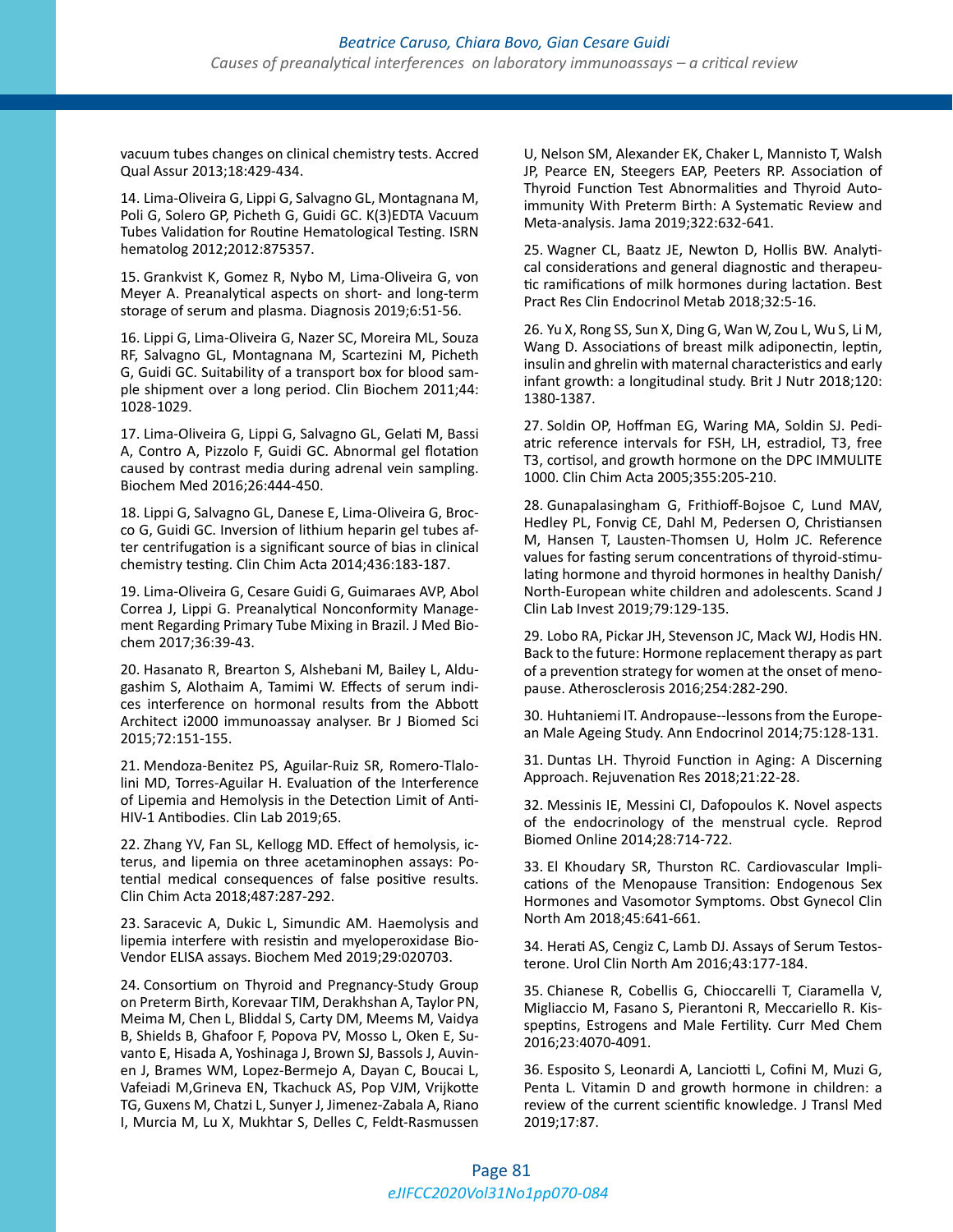37. Murray PG, Dattani MT, Clayton PE. Controversies in the diagnosis and management of growth hormone deficiency in childhood and adolescence. Arch Dis Child 2016;101: 96-100.

38. Phillip M, Chalew SA, Kowarski AA, Stene MA. Plasma IGFBP-3 and its relationship with quantitative growth hormone secretion in short children. Clin Endocrinol 1993;39: 427-432.

39. Nunez SB, Municchi G, Barnes KM, Rose SR. Insulinlike growth factor I (IGF-I) and IGF-binding protein-3 concentrations compared to stimulated and night growth hormone in the evaluation of short children--a clinical research center study. J Clin Endocrinol Metab 1996;81: 1927-1932.

40. McTiernan A, Wu L, Chen C, Chlebowski R, Mossavar-Rahmani Y, Modugno F, Perri MG, Stanczyk FZ, Van Horn L, Wang CY; Women's Health Initiative Investigators. Relation of BMI and physical activity to sex hormones in postmenopausal women. Obesity 2006;14:1662-1677.

41. Valyasevi RW, Harteneck DA, Dutton CM, Bahn RS. Stimulation of adipogenesis, peroxisome proliferator-activated receptor-gamma (PPARgamma), and thyrotropin receptor by PPARgamma agonist in human orbital preadipocyte fibroblasts. J Clin Endocrinol Metab 2002;87:2352-2358.

42. Feldt-Rasmussen U. Thyroid and leptin. Thyroid 2007; 17:413-419.

43. Hankinson SE, Willett WC, Manson JE, Hunter DJ, Colditz GA, Stampfer MJ, Longcope C, Speizer FE. Alcohol, height, and adiposity in relation to estrogen and prolactin levels in postmenopausal women. J Natl Cancer Inst 1995;87: 1297-1302.

44. Ozarda Y, Sikaris K, Streichert T, Macri J; IFCC Committee on Reference intervals and Decision Limits (C-RIDL). Distinguishing reference intervals and clinical decision limits-A review by the IFCC Committee on Reference Intervals and Decision Limits. Crit Rev Clin Lab Sci 2018;55: 420-431.

45. LeGatt DF, Higgins TN. Paraprotein interference in immunoassays. Ther Drug Monit 2015;37:417.

46. Hirata K, Saruwatari J, Enoki Y, Iwata K, Urata Y, Aizawa K, Ueda K, Shirouzono T,Imamura M, Moriuchi H, Ishima Y, Kadowaki D, Watanabe H, Hirata S, Maruyama T, Fukunaga E. Possible false-negative results on therapeutic drug monitoring of phenytoin using a particle enhanced turbidimetric inhibition immunoassay in a patient with a high level of IgM. Ther Drug Monit 2014;36:553-555.

47. Cooper AA, Cowart K, Clayton A, Paul J. Undetectable Vancomycin Concentrations Utilizing a Particle Enhanced Turbidimetric Inhibition Immunoassay in a Patient with an Elevated IgM Level. Clin Lab 2017;63:1527-1532.

48. Ong MW, Salota R, Reeman T, Lapsley M, Jones L. Artefactual 25-OH vitamin D concentration in multiple myeloma. Ann Clin Biochem 2017;54:716-720.

49. LeGatt DF, Blakney GB, Higgins TN, Schnabl KL, Shalapay CE, Dias VC, Wesenberg JC. The effect of paraproteins and rheumatoid factor on four commercial immunoassays for vancomycin: implications for laboratorians and other health care professionals. Ther Drug Monit 2012;34: 306-311.

50. Serei VD, Marshall I, Carayannopoulos MO. Heterophile antibody interference affecting multiple Roche immunoassays: A case study. Clin Chim Acta 2019;497: 125-129.

51. Favresse J, Lardinois B, Nassogne MC, Preumont V, Maiter D, Gruson D. Anti-streptavidin antibodies mimicking heterophilic antibodies in thyroid function tests. Clin Chem Lab Med 2018;56:e160-e163.

52. Lam L, Bagg W, Smith G, Chiu WW, Middleditch MJ, Lim JC, Kyle CV. Apparent Hyperthyroidism Caused by Biotin-Like Interference from IgM Anti-Streptavidin Antibodies. Thyroid 2018;28:1063-1067.

53. Bowen RA, Chan Y, Cohen J, Rehak NN, Hortin GL, Csako G, Remaley AT. Effect of blood collection tubes on total triiodothyronine and other laboratory assays. Clin Chem 2005;51:424-433.

54. Samarasinghe S, Meah F, Singh V, Basit A, Emanuele N, Emanuele MA, Mazhari A, Holmes EW. Biotin Interference with Routine Clinical Immunoassays: Understand the Causes and Mitigate the Risks. Endocr Pract 2017;23: 989-998.

55. Bowen R, Benavides R, Colon-Franco JM, Katzman BM, Muthukumar A, Sadrzadeh H, Straseski J, Klause U, Tran N. Best practices in mitigating the risk of biotin interference with laboratory testing. Clin Biochem 2019;74:1-11.

56. Basolo A, Begaye B, Hollstein T, Vinales KL, Walter M, Santini F, Krakoff J, Piaggi P. Effects of Short-Term Fasting and Different Overfeeding Diets on Thyroid Hormones in Healthy Humans. Thyroid 2019;29:1209-1219.

57. Ho KY, Veldhuis JD, Johnson ML, Furlanetto R, Evans WS, Alberti KG, Thorner MO. Fasting enhances growth hormone secretion and amplifies the complex rhythms of growth hormone secretion in man. J Clin Invest 1988;81: 968-975.

58. Pradhan G, Samson SL, Sun Y. Ghrelin: much more than a hunger hormone. Curr Opin Clin Nutr Metab Care 2013;16: 619-624.

59. Kanakis GA, Tsametis CP, Goulis DG. Measuring testosterone in women and men. Maturitas 2019;125:41-44.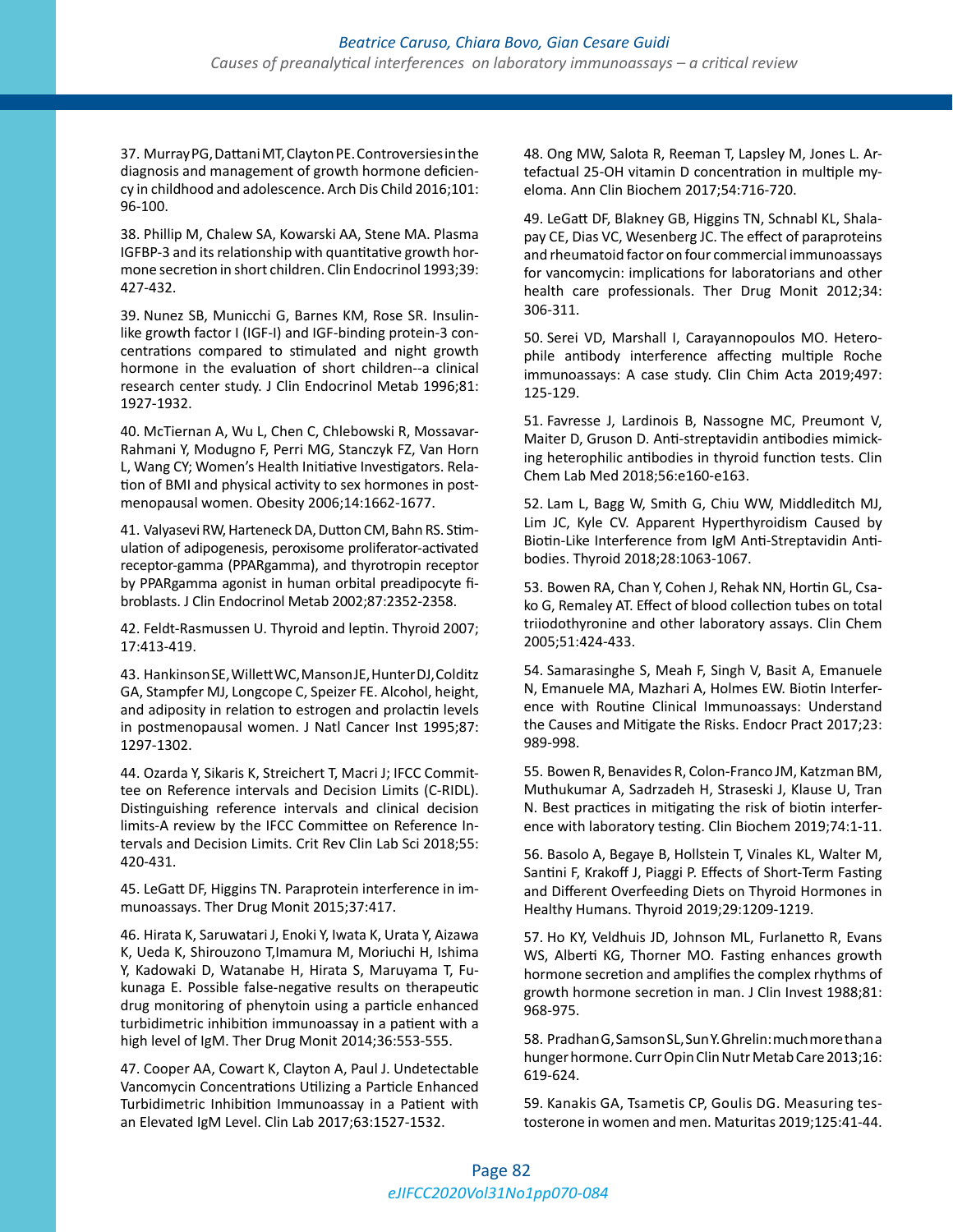60. Guidi GC, Simundic AM, Salvagno GL, Aquino JL, Lima-Oliveira G. To avoid fasting time, more risk than benefits. Clin Chem Lab Med 2015;53:e261-e264.

61. Lima-Oliveira G, Valentim CD, Guidi GC. Lipid profile, changes in laboratory prescriptions are necessary. J Clin Lipidol 2017;11:768-769.

62. MacKenzie T, Comi R, Sluss P, Keisari R, Manwar S, Kim J, Larson R, Baron JA. Metabolic and hormonal effects of caffeine: randomized, double-blind, placebo-controlled crossover trial. Metabolism 2007;56:1694-1698.

63. Schubert MM, Irwin C, Seay RF, Clarke HE, Allegro D, Desbrow B. Caffeine, coffee, and appetite control: a review. Int J Food Sci Nutr 2017;68:901-912.

64. Kuang A, Erlund I, Herder C, Westerhuis JA, Tuomilehto J, Cornelis MC. Lipidomic Response to Coffee Consumption. Nutrients 2018;10:E1851.

65. Cornelis MC, Erlund I, Michelotti GA, Herder C, Westerhuis JA, Tuomilehto J. Metabolomic response to coffee consumption: application to a three-stage clinical trial. J Intern Med 2018;283:544-557.

66. Matta SG, Fu Y, Valentine JD, Sharp BM. Response of the hypothalamo-pituitary-adrenal axis to nicotine. Psychoneuroendocrinology 1998;23:103-113.

67. Mello NK. Hormones, nicotine, and cocaine: clinical studies. Horm Behav 2010;58:57-71.

68. Andersen AN, Ronn B, Tjonneland A, Djursing H, Schioler V. Low maternal but normal fetal prolactin levels in cigarette smoking pregnant women. Acta Obstet Gynecol Scand 1984;63:237-239.

69. Andersen AN, Lund-Andersen C, Larsen JF, Christensen NJ, Legros JJ, Louis F, Angelo H, Molin J. Suppressed prolactin but normal neurophysin levels in cigarette smoking breast-feeding women. Clin Endocrinol 1982;17:363-368.

70. Bastin P, Maiter D, Gruson D. Salivary cortisol testing: preanalytic and analytic aspects. Ann de Biol Clin 2018;76: 393-405.

71. Restituto P, Galofre JC, Gil MJ, Mugueta C, Santos S, Monreal JI, Varo N. Advantage of salivary cortisol measurements in the diagnosis of glucocorticoid related disorders. Clin Biochem 2008;41:688-692.

72. Raff H, Singh RJ. Measurement of late-night salivary cortisol and cortisone by LC-MS/MS to assess preanalytical sample contamination with topical hydrocortisone. Clin Chem 2012;58:947-948.

73. Lewy AJ, Sack RL, Blood ML, Bauer VK, Cutler NL, Thomas KH. Melatonin marks circadian phase position and resets the endogenous circadian pacemaker in humans. Ciba Found Symp 1995;183:303-321.

74. Samperi I, Lithgow K, Karavitaki N. Hyperprolactinaemia. J Clin Med 2019;8:2203.

75. Lewandowski KC, Skowronska-Jozwiak E, Szosland K, Lewinski A. Effect of timing of prolactin sampling on the incidence of spurious hyperprolactinaemia. Endocr Abstracts 2005;9:223.

76. Lima-Oliveira G, Lippi G, Salvagno GL, Brocco G, Guidi GC. In vitro diagnostic company recalls and medical laboratory practices: an Italian case. Biochem Med 2015;25:273-278.

77. Hanon EA, Sturgeon CM, Lamb EJ. Sampling and storage conditions influencing the measurement of parathyroid hormone in blood samples: a systematic review. Clin Chem Lab Med 2013;51:1925-1941.

78. Lima-Oliveira G, Lippi G, Salvagno GL, Montagnana M, Picheth G, Guidi GC. Preanalytical management: serum vacuum tubes validation for routine clinical chemistry. Biochem Med 2012;22:180-186.

79. Zungun C, Yilmaz FM, Boru EG, Topcuoglu C. Comparison of Improvacuter tubes with BD Vacutainer tubes for various hormones in the aspects of stability and influence of gel separators. Clin Chem Lab Med 2015;53:231-238.

80. Bowen RA, Remaley AT. Interferences from blood collection tube components on clinical chemistry assays. Biochem Med 2014;24:31-44.

81. Bowen RA, Adcock DM. Blood collection tubes as medical devices: The potential to affect assays and proposed verification and validation processes for the clinical laboratory. Clin Biochem 2016;49:1321-1330.

82. Bowen RA, Chan Y, Ruddel ME, Hortin GL, Csako G, Demosky SJ Jr, Remaley AT. Immunoassay interference by a commonly used blood collection tube additive, the organosilicone surfactant silwet L-720. Clin Chem 2005;51: 1874-1882.

83. Bowen RA, Sattayapiwat A, Gounden V, Remaley AT. Blood collection tube-related alterations in analyte concentrations in quality control material and serum specimens. Clin Biochem 2014;47:150-157.

84. Chang CY, Lu JY, Chien TI, Kao JT, Lin MC, Shih PC, Yan SN. Interference caused by the contents of serum separator tubes in the Vitros CRP assay. Ann Clin Biochem 2003;40: 249-251.

85. Giavarina D, Banfi G, Daves M, Dolci A, Farci Santarcangeli D, Lima-Oliveira G, Miconi D, Milanesi B, Montagnana M, Morandini M, Piva E, Salvano GL, Troiano T, Lippi G. Blood collection systems in clinical laboratories: local adaptation of the EFLM guidelines. Biochim Clin 2016;40:347-352.

86. International Organization for Standardization. Medical laboratories-Requirements for quality and competence ISO document 15189. Geneva, Switzerland: International Organization for Standardization; 2012.